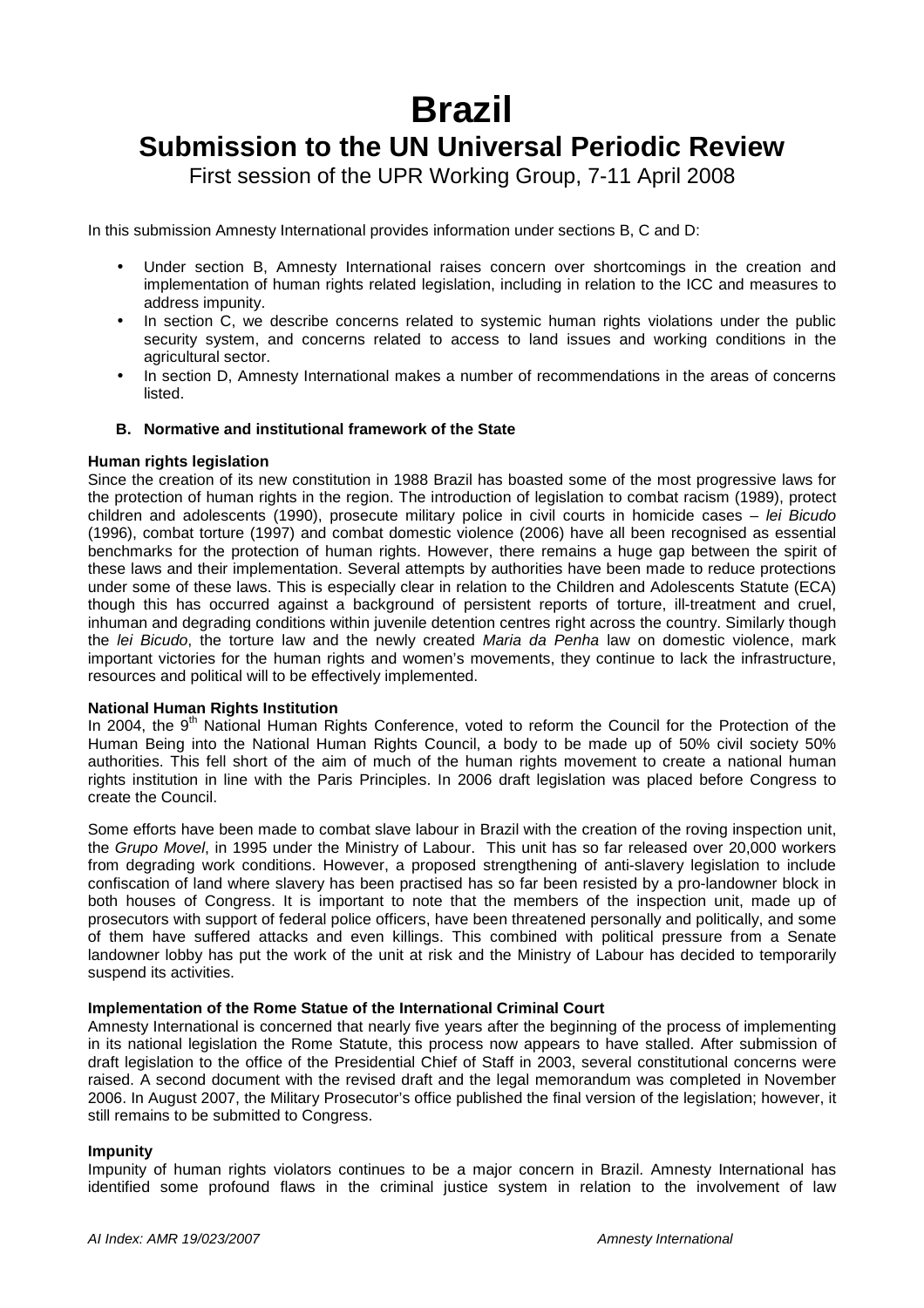# 2 Brazil: submission to the UN Universal Periodic Review November 2007

enforcement agents during the reporting, investigating and prosecution of human rights violations, especially in relation to extra-judicial executions and torture. These include:

- **The lack of independent bodies** to receive and investigate complaints. A few states do have police ombudsmen, but none of these are independently selected or have the power to follow up on cases reported to them;
- **The lack of independent and properly resourced forensic investigation units.** In most states these continue to be linked to the police or the state government and most lack the staff and resources to ensure fully effective investigations. Rarely, if ever, do forensic units investigate scenes of suspected human rights violations committed by the police as in the case in June 2007 when 19 criminal suspects were killed during a massive police operation in Rio de Janeiro;
- **Limited protection for victims or witnesses of human rights violations.** Brazil has created a witness protection scheme, but the system does not address the security needs of most of those reporting cases of human rights violations by the police;
- **Limited access to justice.** The majority of victims of human rights violations at the hands of law enforcement officers have extreme difficulties in accessing the justice system as invariably they come from socially excluded classes and suffer severe social and racial discrimination. The judicial process is extremely slow making it difficult to sustain cases that can take years or decades to come to court. Furthermore, victims or relatives of victims are often faced with prosecutors or judges who display pronounced discrimination and prejudice towards their cases. Similarly, families of victims can go for years through the court to receive only minimum compensation from the state for losses.

Brazil remains one of the few countries in the region not to have challenged the law on amnesties. The law, which was passed in 1979 to benefit those who took up arms against the military government, was later interpreted as applicable to members of the regime accused of acts of extra-judicial execution and torture by the Federal Supreme Court. A civil case taken up by the family of a victim against the head of the military intelligence during the military regime and accused of torture threatens to challenge this interpretation and the impunity it has sustained. Furthermore, although some efforts have been made to open files from the dictatorship era, the federal government still has a long way to go in terms of full disclosure of the facts and those responsible for human rights violations. As a result, relatives continue to search for the remains of victims disappeared by the state during the dictatorship years.

# **C. Promotion and protection of human rights in Brazil**

# **Public Security**

Brazil is suffering from extreme levels of criminal violence, with exceptionally high numbers of crimes against life. The vast majority of homicides, especially gun-related killings, are concentrated in socially excluded areas where there is a lack of state presence. These communities suffer some of the highest homicide rates in the world. For several decades the state has responded to this by adopting a military-style policing. This has seen police adopt a conflict mentality against whole communities, effectively criminalising all residents within those areas. The tactics used involve: violent short-term incursions into communities; random firing of high-powered weapons putting all residents including women and children at risk; the misuse of military equipment such as armoured vehicles to intimidate communities; the use of intimidating, violent and corrupt practices against residents; the lack of proper judicial warrants for what are effectively invasions into private homes; and the consistent attempt to cover-up human rights violations and the lack of any proper investigation of these. Far from protecting the communities the process has effectively led to the "criminalisation of poverty".

Amnesty International AI Index: AMR 19/023/2007 Though federal and state governments have recognised the perpetration of human rights violations by elements in the police, in many cases they continue to support this style of policing. This situation was most apparent in Rio de Janeiro where successive governments, including the present one, have promoted a discourse and a policy based on combating and containing crime in socially excluded communities. The President of the Republic, in an apparent gesture of political support to the governor of Rio de Janeiro, repeatedly defended the use of such tactics despite the extensive reports of human rights violations being committed during these operations. The federal government also provided members of the elite 'National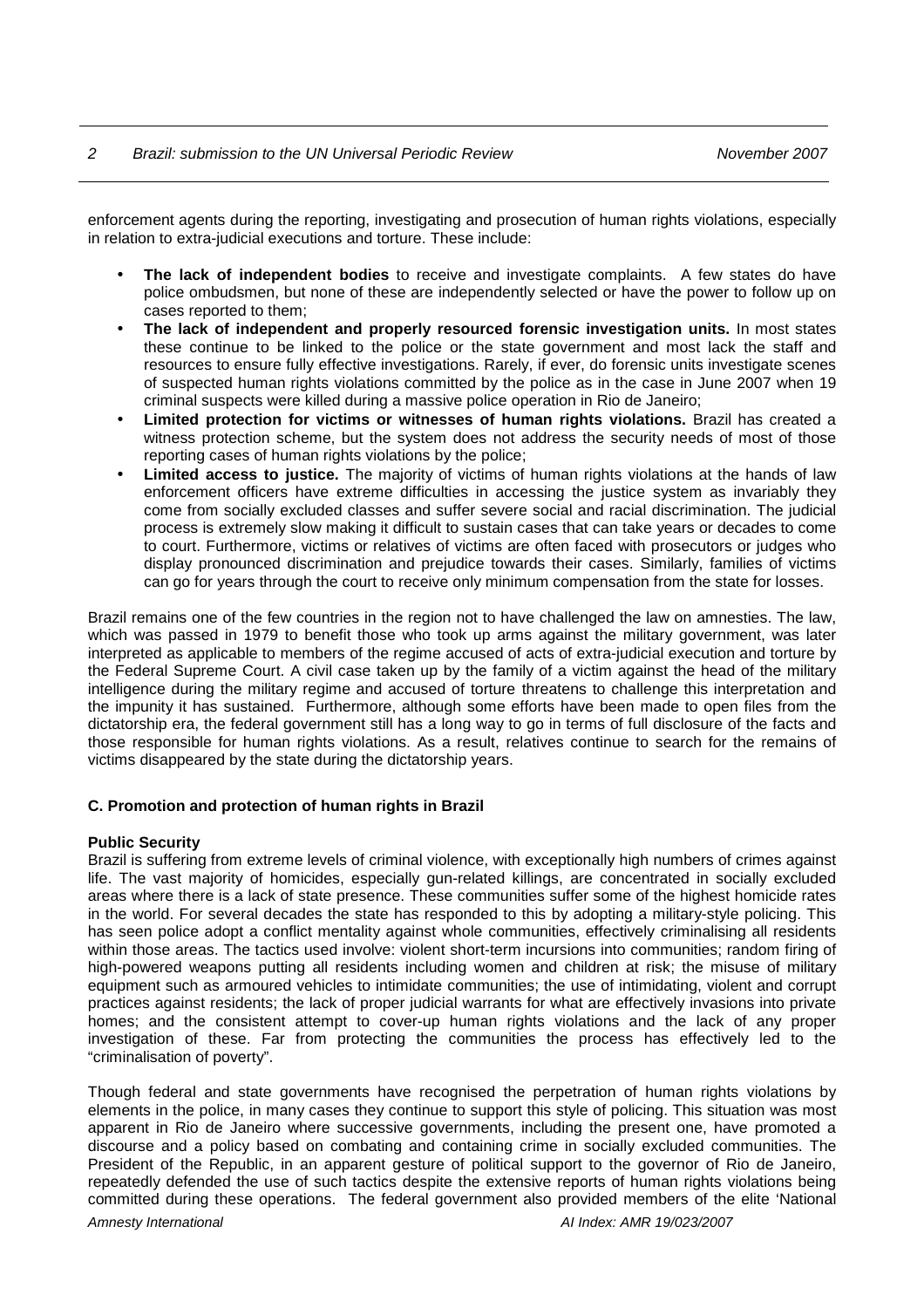Public Security Force' (FNSP) to support police operations in the run-up to the 2007 Pan-American games. The FNSP are still serving in Rio de Janeiro at time of writing. Federal police announced they were investigating allegations that members of the FNSP were receiving bribes from drug traffickers

Operations in the Complexo do Alemão - a cluster of 21 communities in Rio de Janeiro's north zone housing some 180,000 people - as well as in neighbouring Vila da Penha - resulted in scores of people killed and injured. Thousands more faced the closure of schools and health centres as well as cuts in power and water supplies. During the operations there were reports of extra-judicial executions, beatings, vandalism and theft. Community members alleged that the caveirão (armoured vehicle) was used as a mobile cell, with police administering beatings and electric shocks inside the vehicle. Police actions culminated in the "megaoperation" at the end of June 2007 involving 1,350 civil, military and federal (Força Nacional) authorities. The operation left 19 dead and 13 injured. Thirteen weapons were seized; no one was arrested. Independent investigations by the Rio de Janeiro Bar Association and the Special Secretary of Human Rights of forensic reports pointed to strong evidence of summary executions. The UN Special Rapporteur on extrajudicial, summary or arbitrary executions, who visited Rio de Janeiro in November 2007, criticised the lack of investigation into the killings and concluded that the operation was politically driven.

Short-term political interests, corrupt practices and a complete lack of civic duty have seen federal and state governments persistently neglect the area of public security policy. This has led to decades of mass human rights violations and extreme levels of violence, especially in socially excluded communities effectively controlled by armed criminal gangs and abandoned by the state. In 2007, the federal government launched National Public Security and Citizenship Program (Programa Nacional de Seguranca Pública com Cidadania, PRONASCI), to combat violence.

# **Police killings**

Since 2000, thousands of people are killed annually by police in situations described as "resistance followed by death", a term which invariably turns the victims into aggressors. Most of these cases have not been investigated, crime scenes are invariably tampered with, witnesses are intimidated and the authorities fail to follow up on reports of violations.

Statistics for police killings in Rio de Janeiro have increased dramatically since 1999, reaching a peak in 2007 and strongly indicating a clear policy decision to adopt combative and violent methods against drug factions in shanty towns. In 2006 police killings were equivalent to 14% of all 7,594 killings in the state, made up of 6,3323 homicides, 208 robberies ending in death 1,063 acts of resistance. In the state of São Paulo between 12 and 20 May, members of the First Command of the Capital (Primeiro Comando da Capital, PCC), a criminal gang born in the state's prison system, took to the streets in a massive display of organized violence, allegedly to protest against prison conditions and the transfer of their leaders to the RDD system.<sup>1</sup> Criminals shot over 40 law enforcement officers, burnt more than 80 buses, attacked police stations, banks and a metro station, and co-ordinated revolts and hostage-taking in around half of the state's prisons. In response, police reported that they had killed over 100 "suspects".

In several incidents in poor communities across the state of São Paulo, countless other people were killed by masked men in situations suggesting extrajudicial executions or "death-squad" style revenge killings. State authorities only provided the names and details of those killed by the police following a threat of legal action by the public prosecutor's office. At the height of the violence, 117 people died in firearms-related incidents in a single day, many, it was believed, as a direct result of the conflict. Federal and state government responses to the violence were widely criticized for focussing on political point-scoring prior to upcoming elections rather than on finding a solution to the violence.

# **Prison conditions**

 $\overline{a}$ 

Severe overcrowding, poor sanitary conditions, gang violence and riots continue to blight the prison system, where ill-treatment, including beatings and torture are commonplace. Figures released by the prison system

<sup>&</sup>lt;sup>1</sup> The RDD, (*Regime Disciplinar Diferenciado*) or Exceptional Disciplinary Regime, and the lesser RDE (*Regime* Disciplinar Especial), or Special Disciplinary Regime, are special punishment regimes modelled on the Super-Max style prison regime of the United States.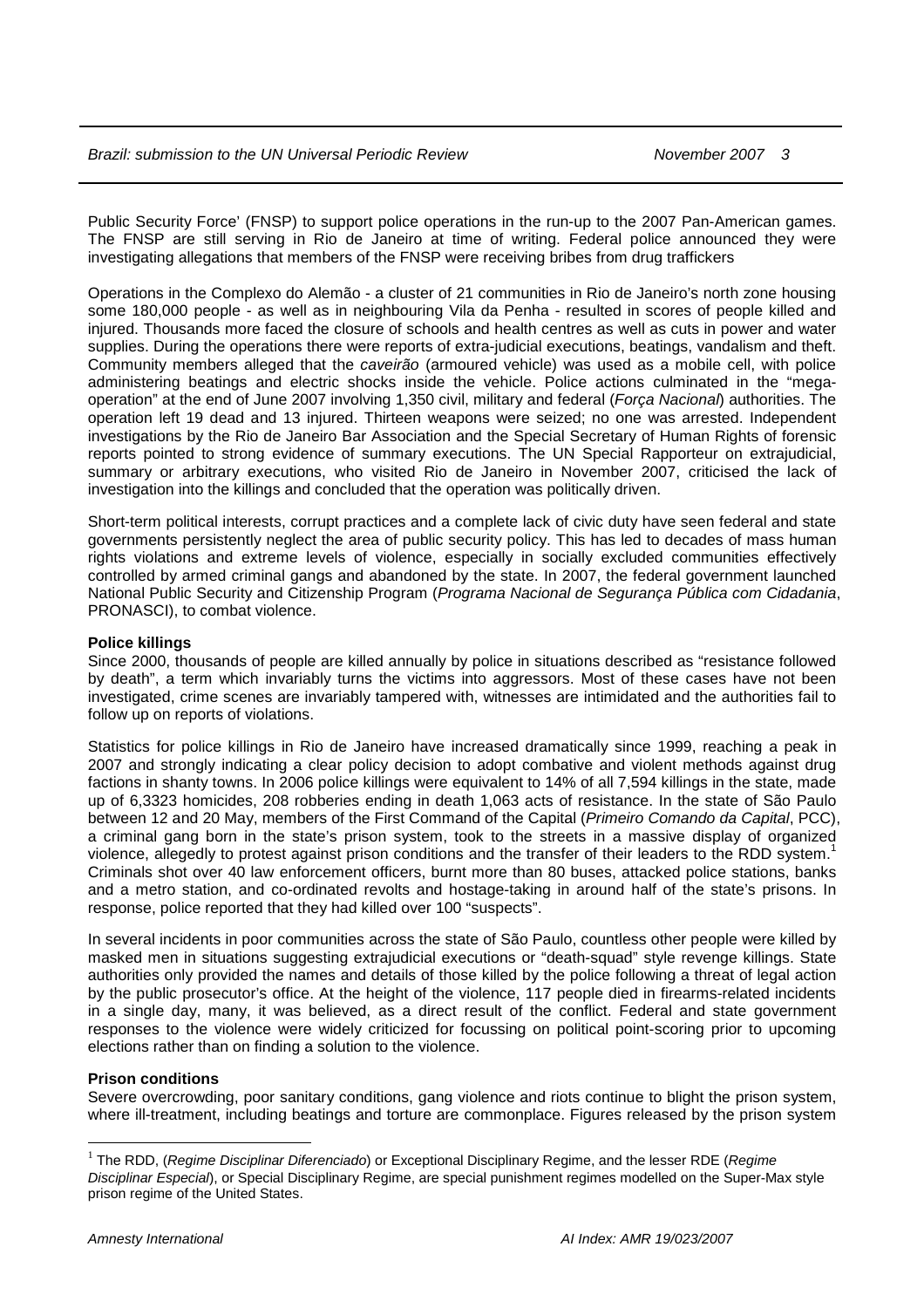# 4 Brazil: submission to the UN Universal Periodic Review November 2007

showed that 30% of all inmate deaths were as a result of homicide  $-$  six times the rate in the wider population. In August, 25 inmates were burnt to death in the Ponte Nova in Minas Gerais after factional fighting. In Espírito Santo state, amid accusations of torture and ill-treatment, the government barred entry to prison cells to the Community Council (Conselho Da Comunidade), an officially mandated body, which under state law has the duty to monitor the prison system. In the Aníbal Bruno prison in Pernumbuco, at least three died and 43 were injured after a riot broke out in November 2007. Chronically understaffed and three times over capacity, the prison has long been subject to allegations of torture and ill-treatment. Over 60 deaths were reported in the Pernambucan prison system in 2007, more than 20 of them in the Aníbal Bruno prison.

Amnesty International also received extensive reports of human rights violations against women in detention. While women make up only a small percentage of the prison population their numbers are growing. However, little or nothing has been done to address their special needs. Human rights groups in São Paulo did extensive work documenting torture, ill-treatment and cruel, inhuman and degrading conditions suffered by women in the state's detention system. In November 2007 a 15 year old girl suffered extensive sexual abuse while held in a police cell with 20 adult men for a period of a month, in the northern state of Pará.

# **Torture and ill-treatment**

Amnesty International continues to receive reports of widespread and systematic practice of torture and illtreatment. The use of torture has been widely recognised and condemned by the federal and some state governments. Several steps have been taken to combat its continued practice including the criminalisation of torture in 1997 and most recently the creation of independent monitoring groups to comply with the requirements of the Optional Protocol to the Convention against Torture. Nevertheless, there is still some way to go to eradicate its practice and the lack of effective mechanisms to report, investigate and prosecute torture cases has meant that many perpetrators still go unpunished.

In November 2007 in the northern state of Pará, military and civilian police officers launched an operation "peace in the countryside", with the objective of clamping down on armed militias reportedly working for local landowners. However, during the operation police officer tortured a number of landless agricultural workers who were occupying a part of the Complexo da Forquilha farm in November 2007. The workers informed the Agricultural Workers Union at Redenção and the State Program for the Protection of Human Rights Defenders that officers reportedly beat, punched, kicked, drowned and asphyxiated them while questioning them on the whereabouts of guns.

# **Land disputes**

Violent disputes between landowners and landless rural workers, indigenous peoples or quilombolas (runaway slave community residents) over access to land remain widespread. Of particular concern are the activities of private security companies or gunmen hired by landowners and multinational companies, who operate with impunity in many states. Forced evictions, often involving threats and intimidation, have increased. There are also serious concerns over exploitative working conditions in land clearance, charcoal production and the growing sugar cane sector.

In November 2007, workers occupying a farm near the town of Santa Teresa do Oeste in Paraná state came under attack from 40 gunmen, reportedly hired by the Swiss-based multi-national company which owns the farm. They killed landless leader Valmir Motta de Oliveira, shooting him in the chest at point blank range, and injured eight others. The killing fits into a long-standing pattern of violence and intimidation perpetrated by rural militias in Paraná state.

Over a thousand workers in conditions analogous to slavery were released from a sugar plantation owned by ethanol producer Pagrisa in Ulianópolis, south of Pará state in June 2007.

# **Violence against indigenous peoples**

Delays in land ratification have put indigenous groups at risk across Brazil. The state of Mato Grosso do Sul remains the focal point for violence against indigenous peoples, with threats and killings of those fighting for their constitutional right to ancestral lands: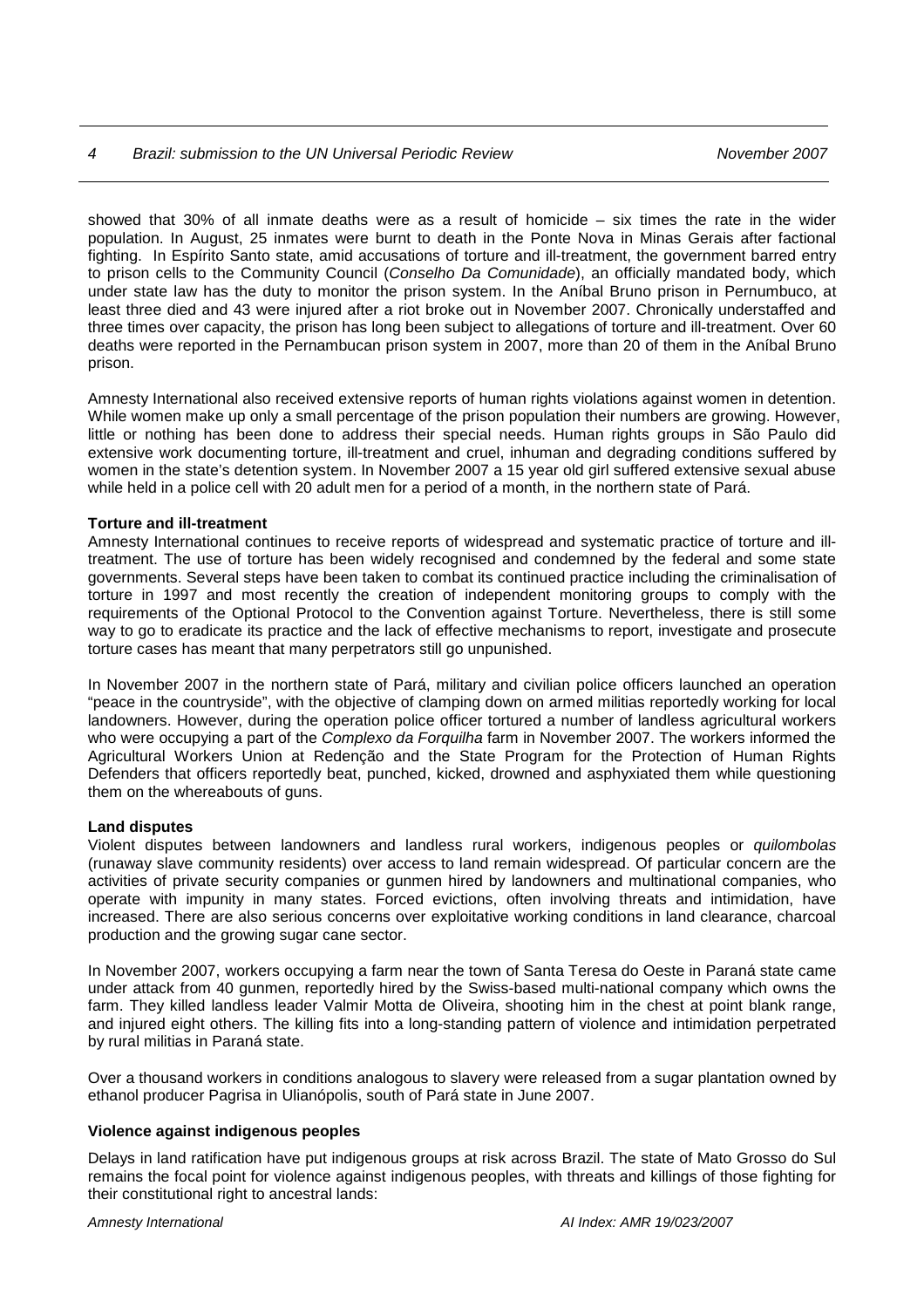Brazil: submission to the UN Universal Periodic Review November 2007 5

- In January 2007, Kuretê Lopes, a 69-year-old Guarani-Kaiowá indigenous woman, died when she was shot in the chest by a private security guard during an eviction from farmlands that the Guarani-Kaiowá claim as ancestral.
- In June 2007, the indigenous leader Ortiz Lopes was shot by a gunman reportedly hired by a land owner when he answered the door of his house in Coronel Sapucaia. An active defender of Guarani-Kaiowá land rights, Lopes had previously received death threats.
- In November 2007 members of the Grupo Movel released 831 Guarani-Kaiowa from situations analgous with forced and indentured labour working on a sugar farm and refinery in Brasilândia, Mato Grosso do Sul. Conditions were described as extremely shocking by members of the inspection group.

Elsewhere, particularly in Mato Grosso, Roraima and Maranhão, indigenous lands are being overrun by illegal loggers, gold prospectors and ranchers, generating further violence. Lack of state protection means some indigenous territories degenerate into lawless zones.

# **D. Achievements, best practice, challenges and constraints**

# **Achievements**

Since the mid-1990s, the Brazilian federal government has on the whole embraced the concept of human rights and cooperated with international human rights bodies. It was one of the first countries to draw up a National Human Rights Plan (1994), in accordance with the Vienna Conference. It was also quick to extend an open invitation to Special Rapporteurs; in recent years Brazil has received numerous visits, e.g. the Special Rapporteur on Torture, Violence against Women, Extrajudicial, Summary and Arbitrary Executions. Brazil introduced a National Human Rights Defenders Plan in 2004 and recently created an independent body for the prevention of torture in line with the Optional Protocol to the UN Convention against Torture and Other Cruel, Inhuman or Degrading Treatment or Punishment (OPCAT). The government has recently launched it PRONASCI public security plan, which they claim will target both social as well as security elements contributing to the extreme levels of criminal violence in the country.

While Brazil has made many important steps in recognising the pervasive levels of human rights violations practiced by state officials and has put in place many legislative protections, it has still a long way to go to see these effectively implemented. Time and again short term political objectives, corruption and social discrimination have undermined the process of provision and protection of the human rights of all Brazilians and especially of those belonging to the most marginalised communities.

# **Recommendations**

# **Public security**

- The government of Brazil must ensure a multi-sectoral approach to the creation and implementation of all public security policies. The central objective of such policies should be the reduction of criminal violence, especially homicide, and should include human-rights based policing; a reduction of police lethality; thorough and impartial investigation of all crimes, including unlawful police killings; a review of policing operations in Rio de Janeiro; and the further control of the spread of arms.
- The government should continue to take measures to reduce levels of urban violence, including through implementation of its new plan PRONASCI;

# **Police killings and torture**

The government must ensure thorough investigations of all allegations of torture and reports of killings, including killings by police described as "resistance followed by death", make the findings of the investigation public, and bring to justice those responsible in accordance with international standards for fair trial.